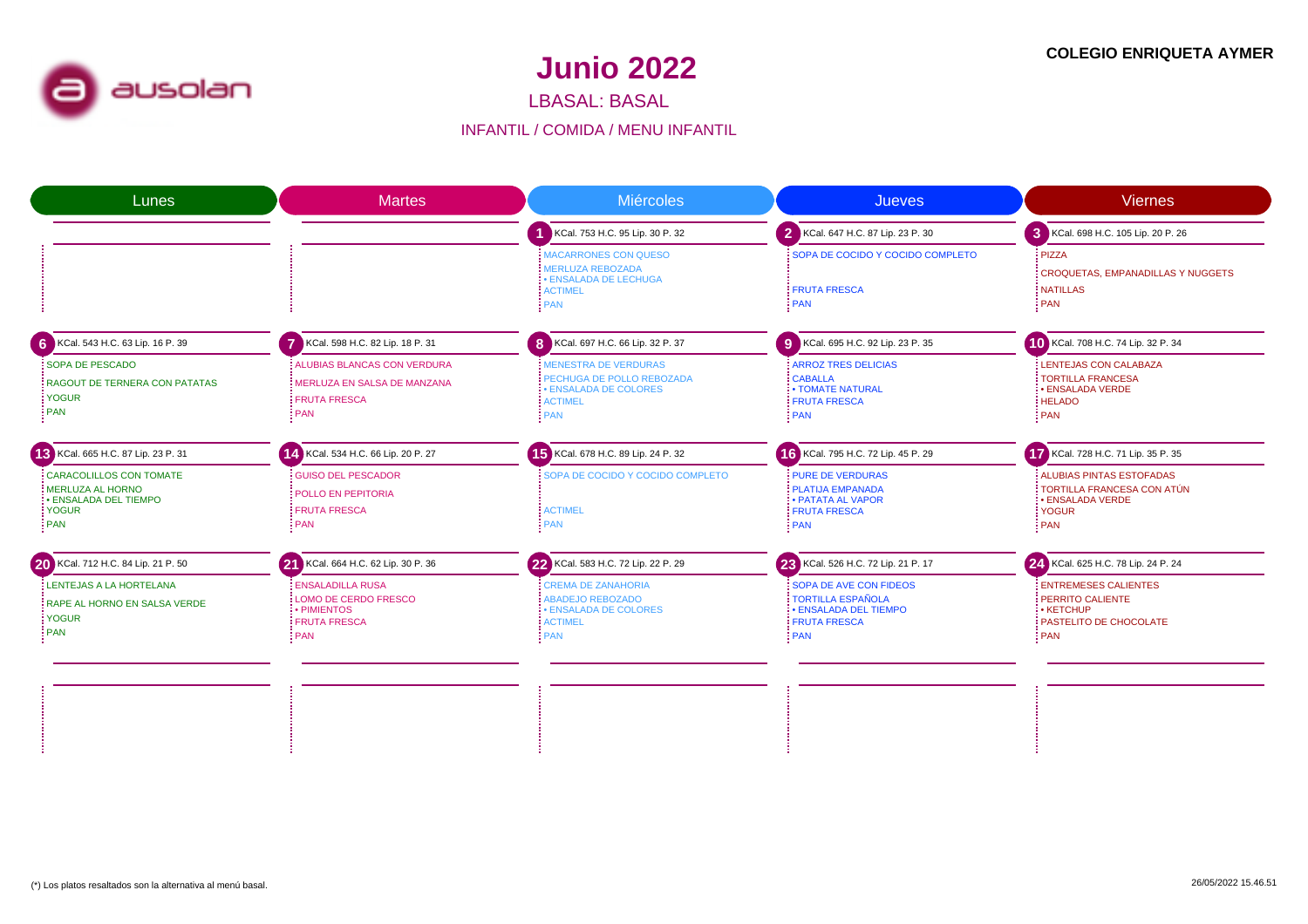

LCE00001: CELIACO

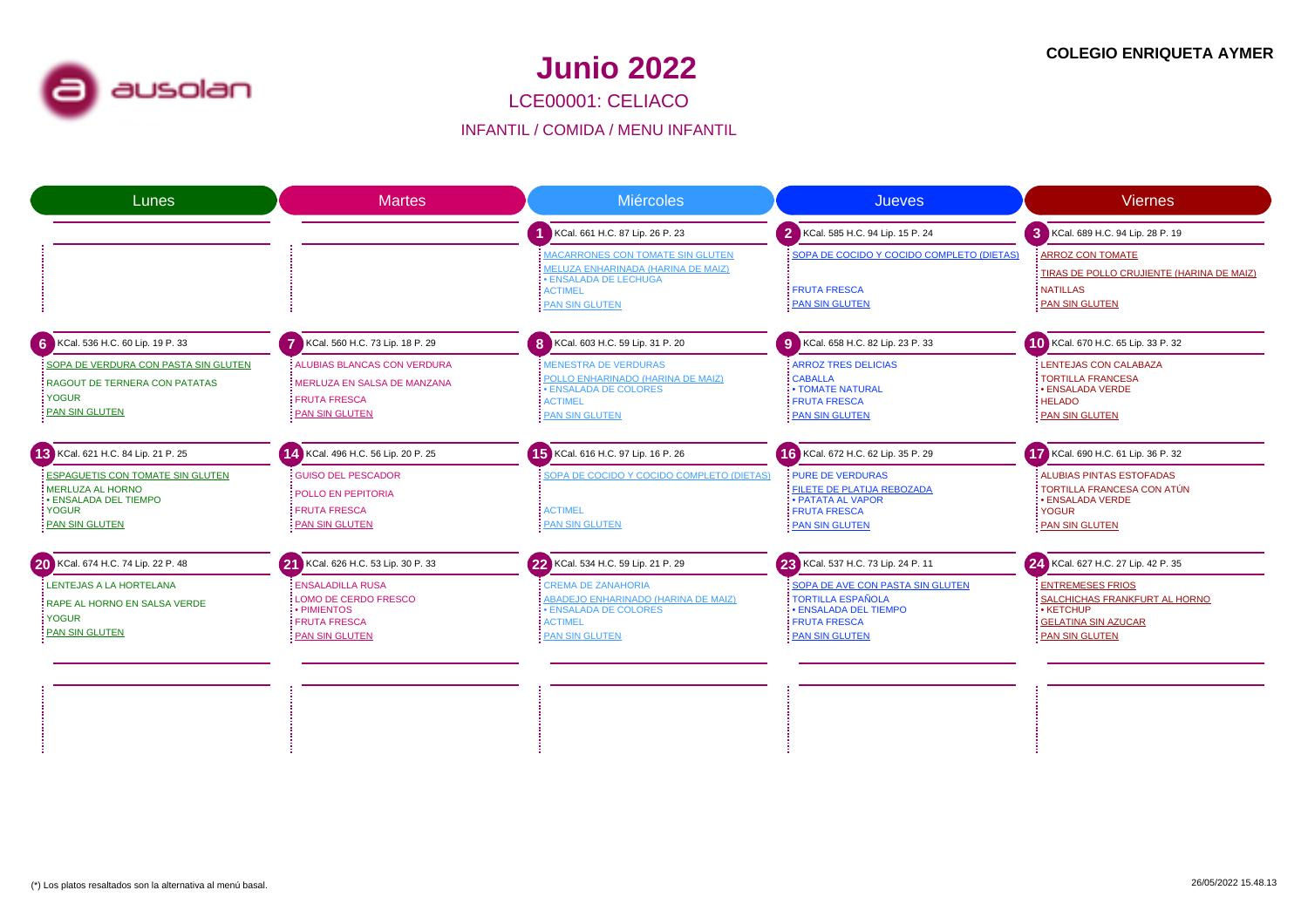

# LCE00003: CELIACO, NO LECHE**Junio 2022**



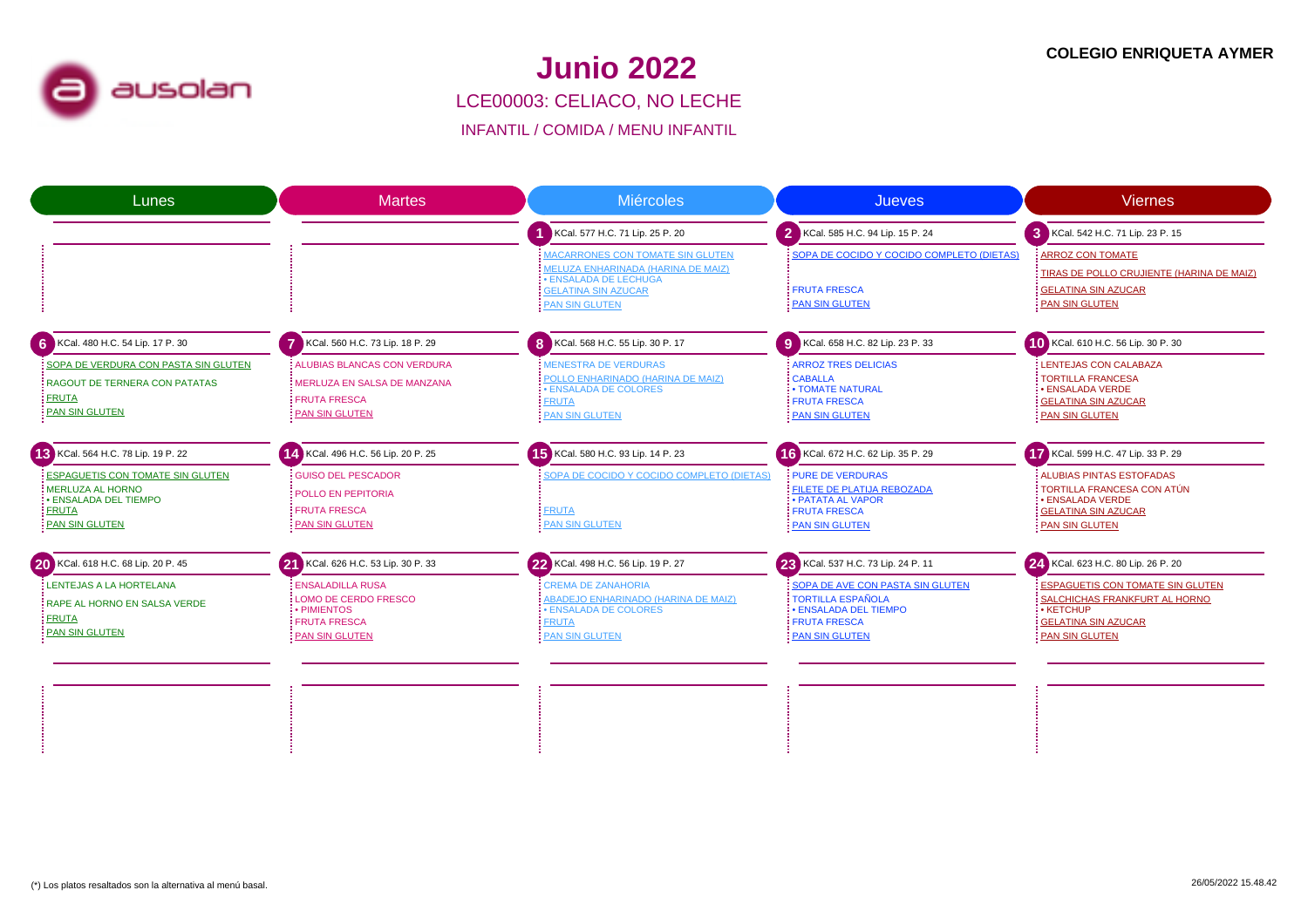

### LAL00002: NO FRUTOS SECOS**Mayo 2022**

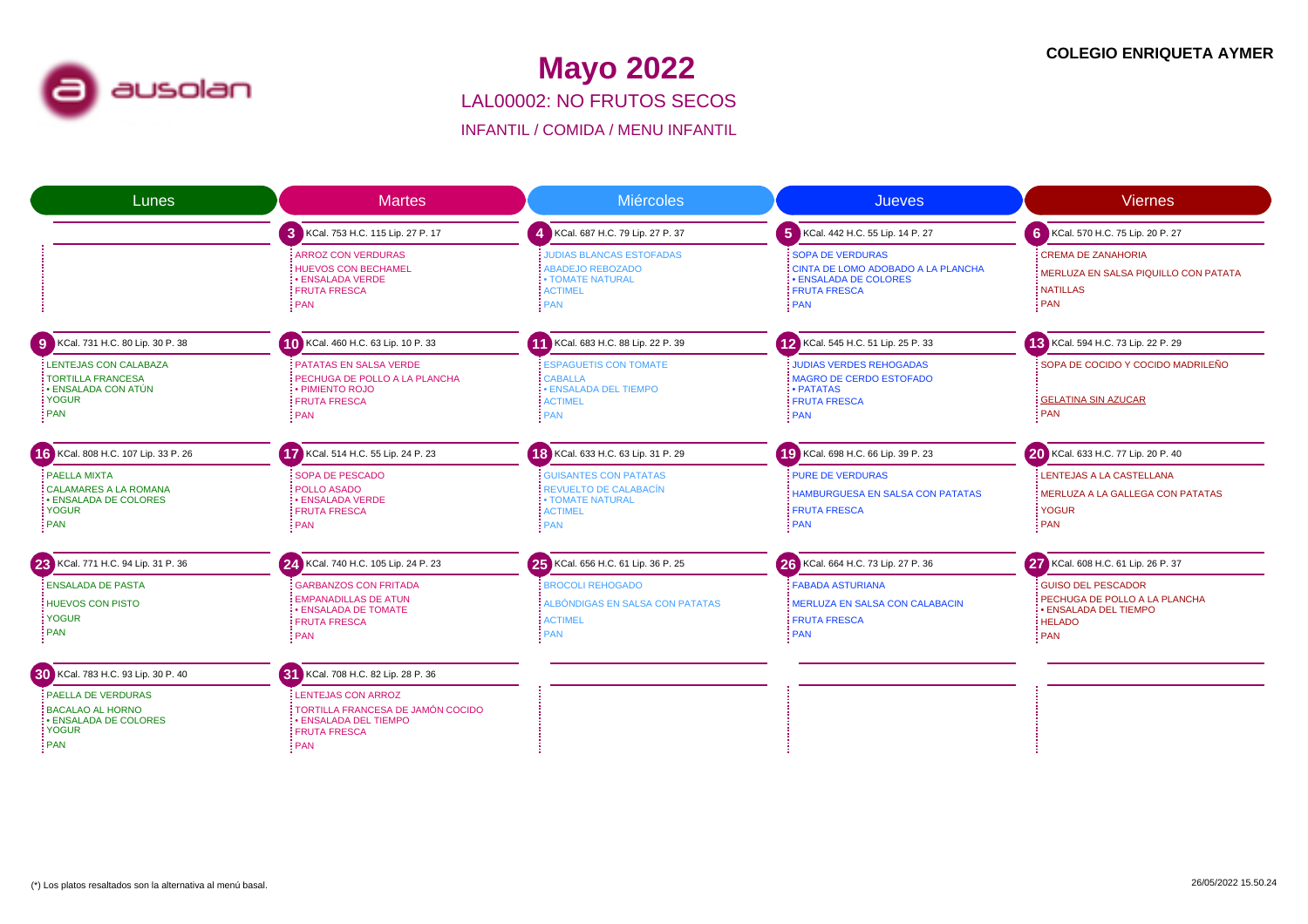

LAL00053: NO FRUTOS SECOS, KIWI, MELOCOTON

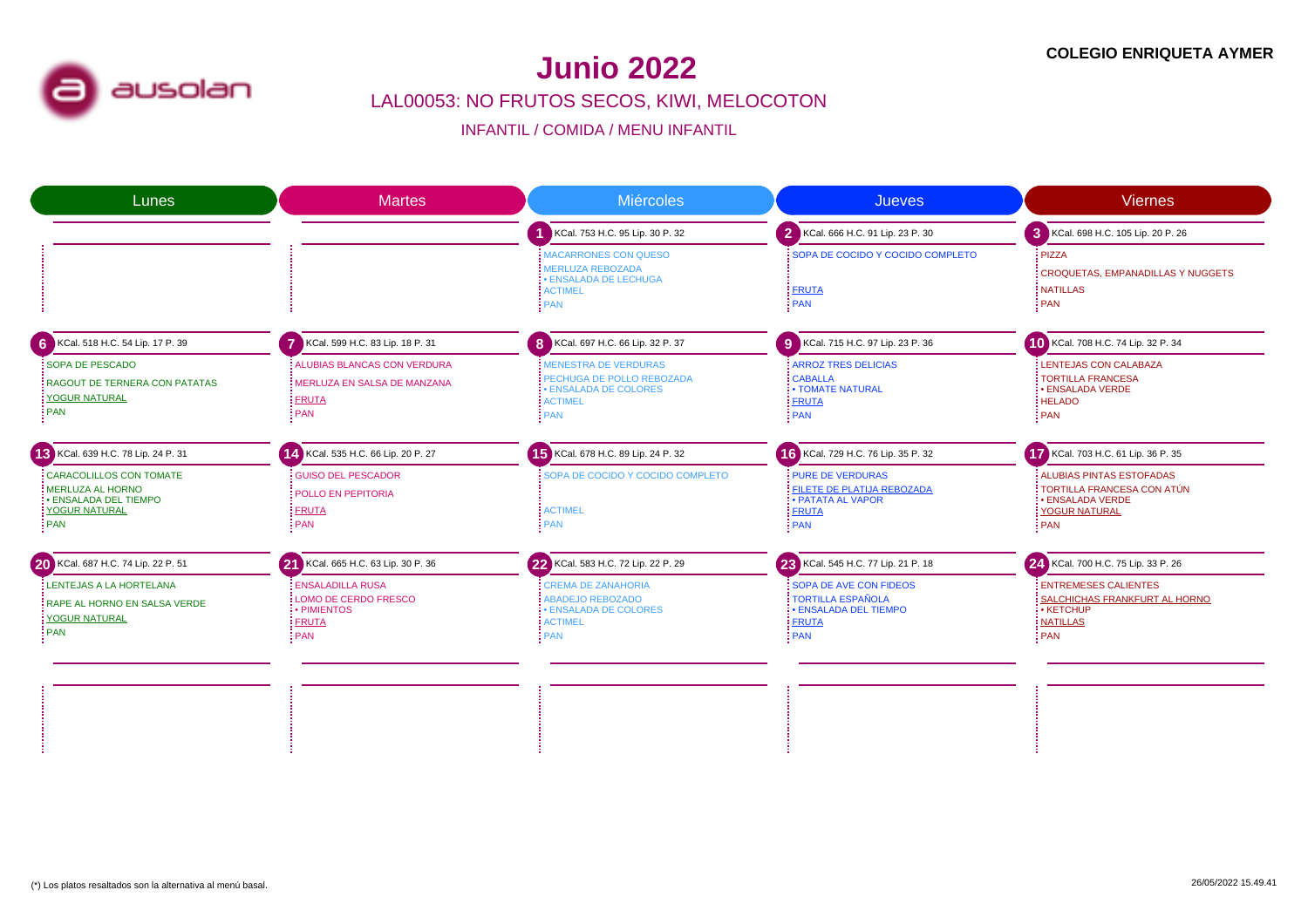

#### LAL00003: NO HUEVO